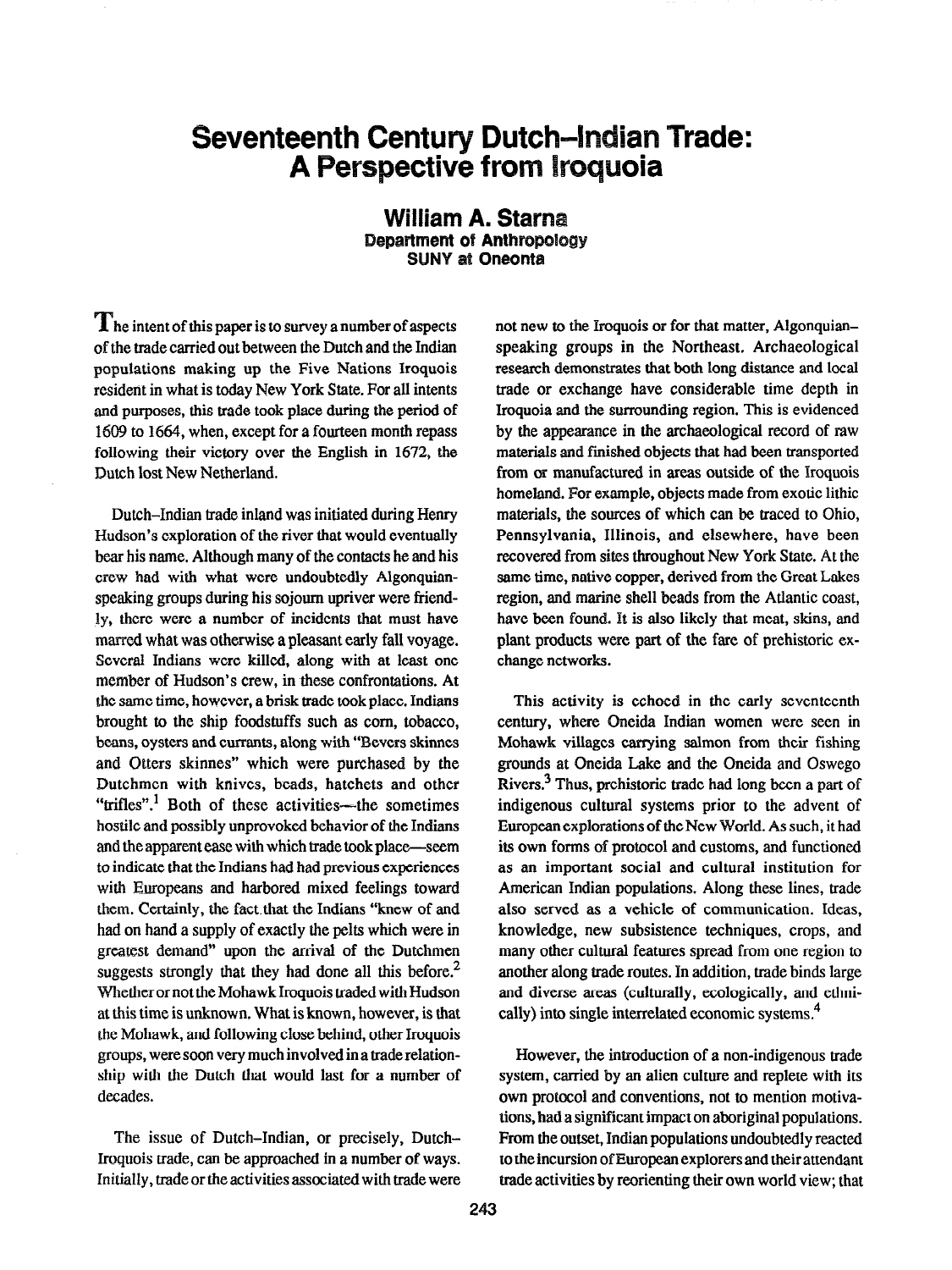

Fig. 45. Wampum beads in situ, Fort Orange. Courtesy of NYS Office of Parks, Recreation and Historic Preservation, Bureau of Historic Sites.

is, they most likely modified, reconciled, or otherwise reintegrated their cultural and ideological systems so as to make known, comprehensible, and thus, acceptable, what they may have perceived as "mythical manbeings'\* or perhaps "returned culture heroes" in the guise of Europeans.

In a recent important and provocative paper, George Hamell presents an argument that challenges anthropologists and ethnohistorians to examine again the very earliest days of contact-that fine sliver of time connecting protohistory with the early historic period. $5$ In his argument he notes that the Indian's initial reactions to and obvious desire for European trade items, so-called trifles, baubles, or ornamental goods, have been perceived largely as non-rational behavior. On the other hand, the slightly later adoption by Indians of functional or utilitarian trade goods such as iron axes, brass kettles, scissors and knives, is considered both expected and rational. This latter response of Indians is what has been emphasized in anthropological and historical studies, while the former is often ignored. This situation may have arisen because of the singularly empirical or materialistic bent of most researchers; nonetheless, an important question has been raised-why did Indians at first prefer and trade for mere "trifles?"

Hamell's explanation of this phenomenon revolves around a "symbolically-charged" link between the ideological value of prehistorically available exotic siliceous stones, shell, crystal or quartz, and native copper and the introduced but isomorphic European glass beads, copper and brass wares, and other so-called trifles. Simply put, in order to make sense of the appearance of the Europeans and their trade, Indians effected a transference from their own value system and its symbolic elements to those objects proffered by the Dutch which were perceived as similar in form and evocative power. In Hamell's words:

Shell, crystal, and native copper were their owner's assurance and insurance of long life (immortality through resuscitation), wellbeing (the absence of ill-being), and success, particularly in he conceptually related activities of hunting and fishing, warfare, and courtship. The archaeological, ethnological, and historical data strongly suggest that at least some of the earliest analogous European trade goods, such as glass and copper/brass wares, were<br>annexed to this value system.

In my opinion, the value of Hamell's work is that it offers an emit or folk perspective of what is otherwise regarded as a purely economic issue—the participation of the Iroquois in trade with the Dutch. Instead of explaining the initial rapid involvement of the Iroquois in this trade as mere capitalism,<sup>7</sup> which it soon enough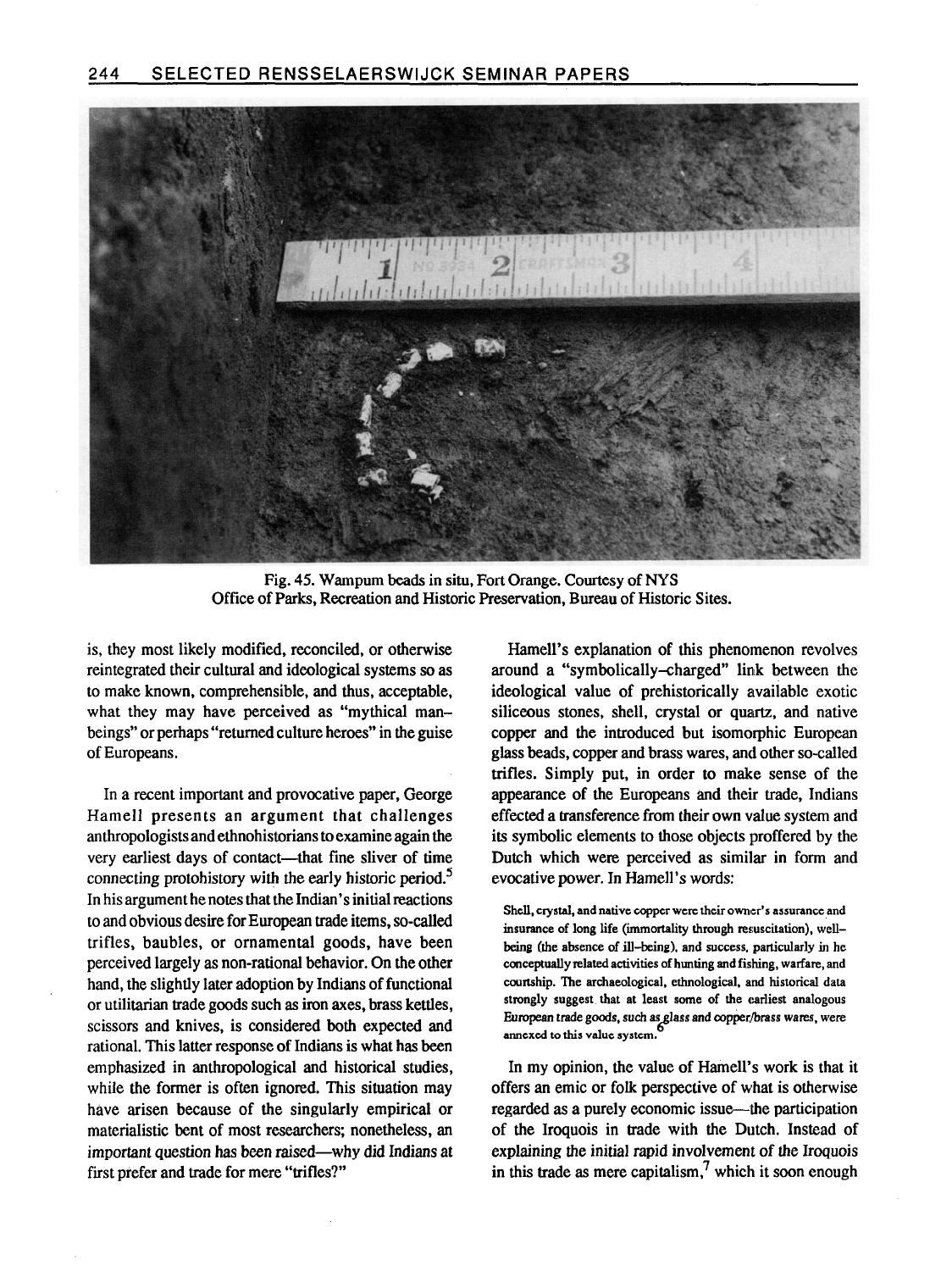became, Hamell provides us with a model that isolates certain cognitive properties which made the trade not only possible, but acceptable. Nonetheless, firom my own theoretical perspective I stand by the maxim articulated by Marvin Harris that ideology is best conceived as a means to insure that a dominant set of economic interests is served, This does not, however, obviate Hamell's structuralist approach which is both viable and appropriate since it does not lie, in this case, beyond materialist models, Metaphors don't move mountains, but they explain them, and therein lies the strength of Hamell's thesis.

Change in Iroquois culture resulting from trade with the Dutch was fast in coming. Clearly, the most obvious change took place in the area of technology. Given the presence of the developing fur trade networks with the Dutch, the Iroquois very quickly modified, altered or replaced many of their tools and other utilitarian items with those of European manufacture. Although Indians had previously invented or otherwise obtained essentially all of the tools they required, which, in most cases, were very similar in form and function to those of the Europeans, they soon discovered an advantage in having the European equivalent. In general, this is because they were made of superior material-metal.

European trade items recovered from archaeological sites in the Mohawk Valley and elsewhere in Iroquoia follow a definite pattern. In discussing sixteenth century Mohawk Iroquois sites, Lenig notes that the small amounts of European material excavated from occupation areas and refuse deposits is invariably non-utilitarian in character.<sup>8</sup> This is in contrast to sites from the early seventeenth century where both utilitarian and nonutilitarian items, in considerably greater frequency, are found. James Bradley has described a similar situation for the Onondaga region.<sup>9</sup>

By the 163Os, the Mohawk and other Iroquois had been able to obtain a rather diverse assortment of European technological items. In a journal kept during a trip into the Mohawk Valley in 1634-35, Harmen Myndertsz van den Bogaert, the barber-surgeon at Fort Orange, noted that in some of the Indians' houses he saw ironwork including hinges, iron chains, bolts, harrow teeth, iron hoops, and spikes, which he claimed had been stolen from the Dutch settlers.<sup>10</sup> Although these materials do not, for the most part, represent the normal fare of trade goods, nails (spikes), hinges, and bolts were being manufactured in Rensselaerswijck at about this time and may have been exchanged with the Indians. $<sup>11</sup>$ </sup>

A by-product of trade concerns social relations and in this sense, Dutch-Iroquois trade was without doubt a factor in altering the very fabric of Iroquois society and that of other Indian populations. The Iroquois are generally regarded to have been, at the time of contact, a ranked society. Ranked societies are said to result from the ability of a group to amass storable surpluses, as in the case of the Iroquois, horticultural products such as corn, beans, and squash. The control of these surpluses, in the form of their accumulation and redistribution within the group, promotes the evolution of a limited number of status positions. In general, there are fewer status positions available than people who might fill them. Among the Iroquois some of these offices or positions were achieved, while others were restricted to a particular clan, matrilineage, or possibly some other type of subgroup affiliation within the society.<sup>12</sup> I would like to suggest a not altogether original thought or hypothesis-that individuals or groups of individuals involved in trade witb the Dutch constituted an additional type of subgroup affiliation within Iroquois society.

Not all Iroquois individuals directly participated in trade with the Dutch, and given models of trade as they are understood by anthropologists and others, such behavior is not expected. From the earliest available European documents, it is clear that only handfuls of individuals actually took part in trading ventures.<sup>13</sup> Thus, it is not unrealistic to assume that only certain individuals or restricted groups of individuals exercised some form of control over trade and trade goods.

## In discussing Huron trade, Heidenreich<sup>14</sup> notes:

Once trading relations had been established with another group, not all Huron could take advantage of these relations. Trade was in the hands of the person ("master of the route") who pioncered the route and established the first contacts. The only people who could share in this trade automatically were the children of the "master" and members of his lineage and perhaps clan segment...

Fenton<sup>16</sup> observes that civil chiefs among the Iroquois functioned as entrepreneurs in trade, which involved elaborate arrangements of external affairs, hence the aphorism: "Trade and Peace we take to be one thing..."<sup>17</sup>

Citing studies of trading systems among horticulturalists, Gary Wright notes that prestige or status can be gained through successful trading. But it is not the accumulation of trade goods or profits that is important, Prestige is gained through redistribution to a man's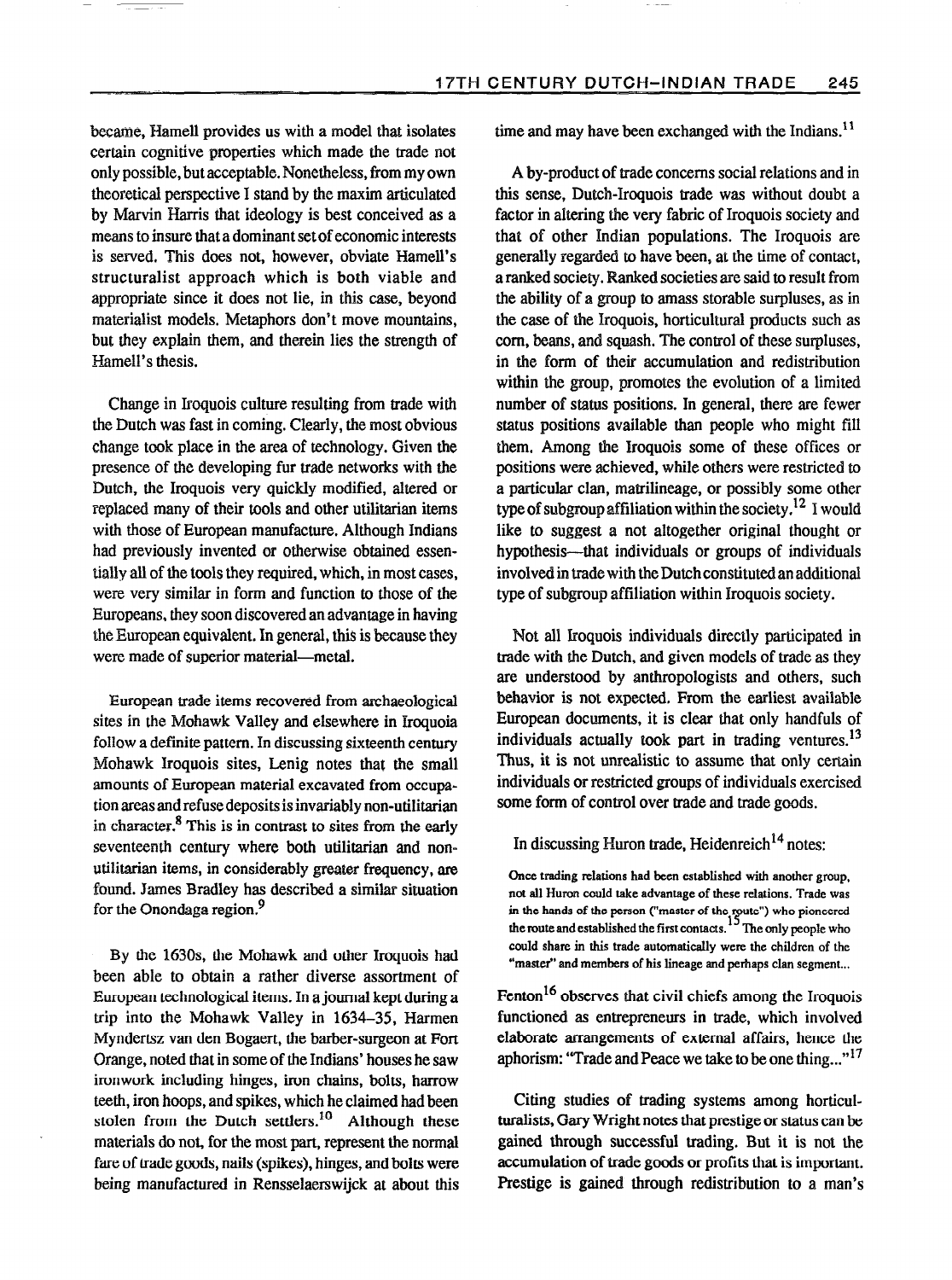followers, friends, and kinsmen. It is the generous man and not the accumulator who is admired.<sup>18</sup>

The ethic of sharing and generosity is a central theme in Iroquois culture,  $^{19}$  and fits well the issue of redistribution as expressed in the trade relations of ranked societies. Thus, it is fair to conclude that participation in trade, leading to the control of certain aspects of this activity, e.g., gaining and maintaining access to goods, the redistribution of goods, etc., had considerable impact on the dynamics of Iroquois social structure. It is easy to envision individuals contending for the limited number of status positions or attempting to establish additional or new and different positions on the basis of their involvement in trade. Trade was more than the acquisition of utilitarian items; it was a means by which social ambitions could be realized. $20$ 

Standing in the shadows during the early years of Dutch-Iroquois trade was disaster-European introduced diseases. As one of a number of issues that accompanied the largely economic thrust of Dutch-Indian trade, this was the most insidious. The first recorded epidemic among the Mohawk Iroquois was in 1633, persisting into 1634, which was identified as smallpox.<sup>21</sup> It is certain that other diseases struck these populations as well, although there is no way to know if there were earlier epidemics.

Mortality rates for smallpox and other diseases striking epidemiologically pristine Indian populations were appallingly high. A conservative estimate of disease mortality, based upon data from the Huron, is set at  $55\%$ <sup>22</sup> Others have provided estimates ranging up to 95% elsewhere in the Northeast, which, although they may appear to be excessively high, are nonetheless accurate when applied to specific cases. $23$  For the Mohawk Iroquois, this translates to a loss in population from about 10,000 in the immediate pre-epidemic period, to approximately 4500 following the initial smallpox epidemic in 1633.<sup>24</sup>

While such catastrophic losses are indeed sobering, the point to be taken concerns their effect on the Mohawk Iroquois cultural system. Many factors are associated with epidemic disease besides the obvious fact of high rates of mortality: $25$  ideological systems are stressed, fertility drops precipitously, the socialization process is hobbled given the loss of people who had carried cultural information and taught it to others, and it becomes difficult to carry out even the most routine tasks. In

addition, because of the high death rates, leadership positions were opened up, ones that could probably not be filled in the traditional way.

For example, the office of civil chief or sachem among the Iroquois, of which there were fifty, was hereditary and vested in a restricted number of lineages. If, upon the death of one of these office holders, a suitable replacement could not be found in the lineage, a man might be chosen from another lineage within the same clan. If the clan, a larger social unit, did not have a suitable candidate, the name might be loaned to another clan for a specified period of time.<sup>26</sup> There were also other status positions among the Iroquois including Pine Tree Chiefs, War Chiefs, and village chiefs of much greater number than that of sachem. Thus, I would hypothesize that the vying for status positions, already affected and modified by the Indian's involvement in the fur trade, was heightened by the opening up of additional and possibly new positions resulting from disease mortality. Further, it is reasonable to assume that this level or degree of conflict-or if not actual conflict then significant change-in the sociopolitical arena recast the structure and form of Iroquois polity. Unfortunately, there is little direct evidence that this occurred. Certainly, there was much more change and shifting about in Iroquois political organization at both the tribal and League level than some have supposed. The ideal form of government described by Lewis Henry Morgan and others<sup>27</sup> may be just that, while the real structure and operation of the system continues to elude us. However, there are some hints of such change having taken place.

In an examination of the 14-volume set of Documents Relative to the Colonial History of New York I have collected over one thousand names of individuals, recorded from 1664 to the eighteenth century, many of whom either claimed to be or were identified as sachems or chiefs of similar stature. Theoretically, the fifty sachem offices I previously mentioned were each provided a distinctive name, and given the hereditary nature of the office, one man succeeding another as sachem would take the name of his predecessor. Accordingly, names of sachems should persist through time even though the office holders changed. I did not find this to be the case in my research. In fact, I was able to associate less than ten names in the dccuments with the standard lists of sachems compiled since the nineteenth century.<sup>28</sup> It is possible that the lack of agreement between the names I collected and those found on the standard lists reflects changes that were taking place as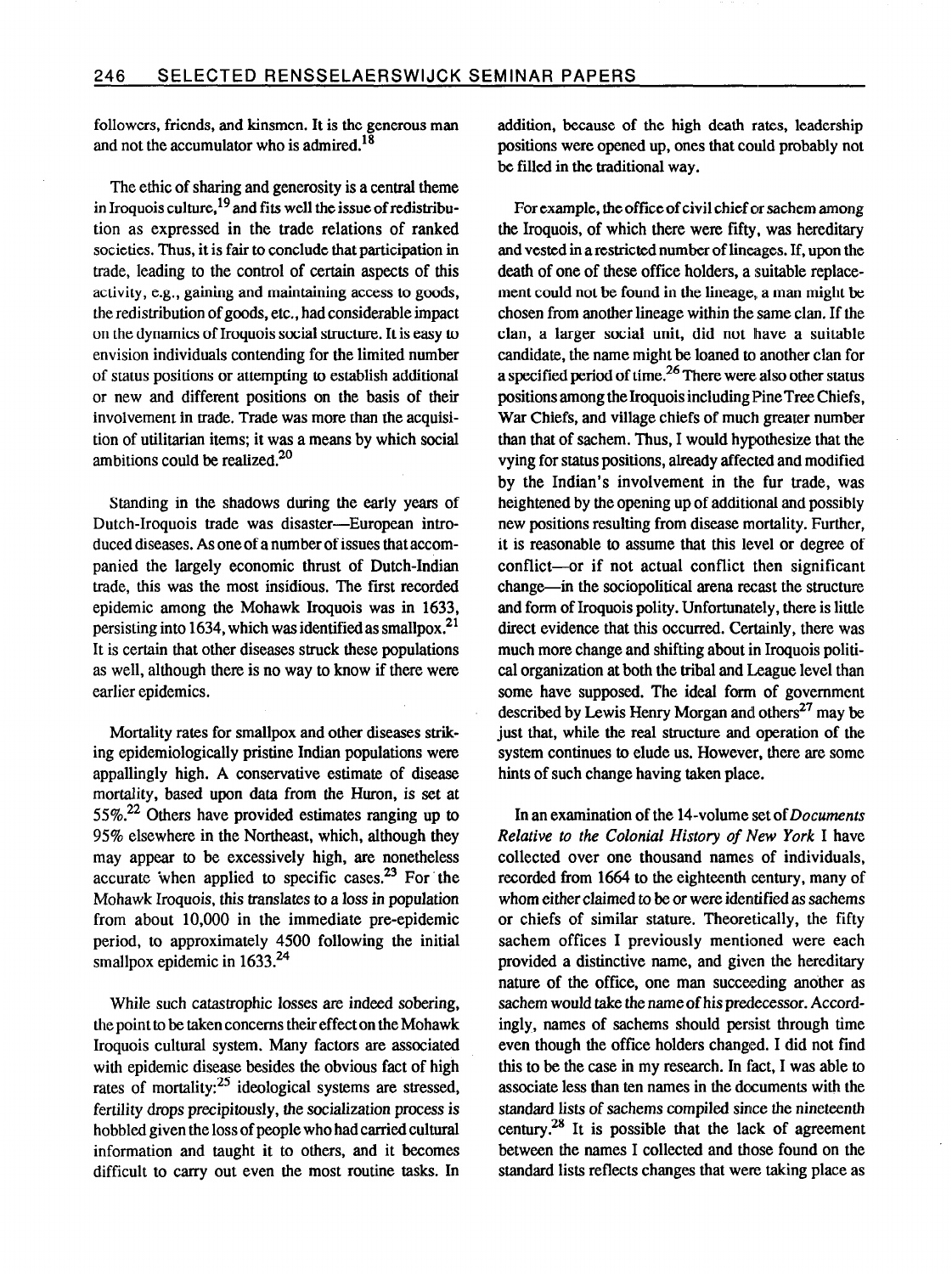aresult of the effects of trade and disease mortality I have discussed here, along with the vicissitudes of the political scene.

However, other explanatory hypotheses must be considered. For example, there may be a discrepancy between the "ideal" League structure and the "real' League structure. Also, it is possible that Europeans recording information found in the Documents Relative to the Colonial History of New York were unfamiliar with the Indian political system and were misidentifying Indians, calling them sachems when, in fact, they were not, or that the Indians were misleading the colonial officials. I would think the latter two alternatives unlikely, and that instead, what is being reflected is some sort of change in the entire political system over time. Further research is warranted.

The participation of the Iroquois in 17th-century trade has a numberof other far-reaching implications, only one of which I would like to touch upon here. It concerns the Mohawk-Mahican war of  $1624-28$  and its aftermath.<sup>29</sup> Prior to the 162Os, the Mohawk Iroquois, although having access to trade with the Dutch, did not claim as their own nor control the area surrounding Fort Orange.<sup>30</sup> Instead, it appears as if the Mahican acted as middlemen, regulating the Indians trading at the fort and subjecting the Mohawk to a form of taxation on trade profits.<sup>31</sup> Following close on the heels of a truce made between the French and their Indian allies, the Mohawk commenced a war with the Mahican, defeating/them in 1628.

As a result of this war, the Mohawk acquired rights of passage over trade and other forms of contact between the Dutch and the tribes living to the north. The Mohawk determined not to allow groups who were or even potentially were their enemies to have dealings with the Dutch and insisted on being friendly intermediaries between the Iroquois tribes to the west and the Dutch to the east.<sup>32</sup> Although other wars would be fought between the Mohawk and the Mahican, the Mohawk maintained control of the trade at Fort Orange up to and following the change from Dutch to English rule in 1664. The firm grip maintained by the Mohawk on the trade at Fort Orange produced less than amicable relations between themselves and their Iroquoian neighbors to the west, not to mention the Dutch. In 1633, Kiliaen van Rensselaer complained:

ourselves, will not allow others who are hostile and live farther away and have many furs to pass through their territory, and that this would be quite different if we had stronger colonies? Yes, that the Maquaas (Mohawk), who will not allow the French savages who now trade on the river of Canada.. . to pass through to come to us,  $\ldots$ <sup>33</sup>

Such control by the Mohawk over access to trade goods at Fort Orange continued unabated to the end of the Dutch period and beyond. Indeed, the positioning of Mohawk villages adjacent to the river in the early decades of the century has been interpreted by some as a response to trade and the need to monitor traffic on this important trade route, $34$  although there may be alternative ecological explanations.<sup>35</sup>

The reason why, in 1634, trade was going badly with the "Sinnekins," Iroquoian groups west of the Mohawk, may have been due less to better prices offered by the French than to access being limited to Fort Orange by the Mohawk. This is suggested in one of Van den Bogaert's entries when Indians at Oneida, although claiming to have received six hands of wampum for a beaver skin from the French, were willing to trade with the Dutch if they raised their price to 4 hands of wampum per skin.<sup>36</sup> Is it possible that they were also seeking assurances from the Dutch that such trade could occur without Mohawk interference?

As late as 1656, the Mohawk continued to harass other Iroquoian groups attempting to trade at Fort Orange. In a missive from New Netherland, signed by Stuyvesant, Silla, and La Montagne, comes information that the Onondaga, having to travel sixteen to eighteen days to the Manhattans in order to avoid going through Mohawk country to trade with the Dutch, are requesting that a trading house be erected farther up river to cut the distance they must travel.<sup>37</sup> In 1656–57, the Jesuits in Canada reported that the Mohawk "sometimes treated them (the Onondaga) roughly when they passed through their Villages to go and trade with the Dutch  $\ldots$ <sup>38</sup> It is certain that the Mohawk harassed and demanded tribute from any group bold enough to pass through their territory on their way to Fort Orange.

Thus, trade between the Dutch and Iroquois was much more than an exchange of furs for trifles and utilitarian goods. It ushered in cultural change in terms of shifts in technological, economic, ideological and political systems. It disrupted delicate political and trade alliances that had been struck between a number of Iroquoian and Algonquian populations. And it brought death and

Are not the contrary minded well aware that their course will never increase the trade because the savages, who are now stronger than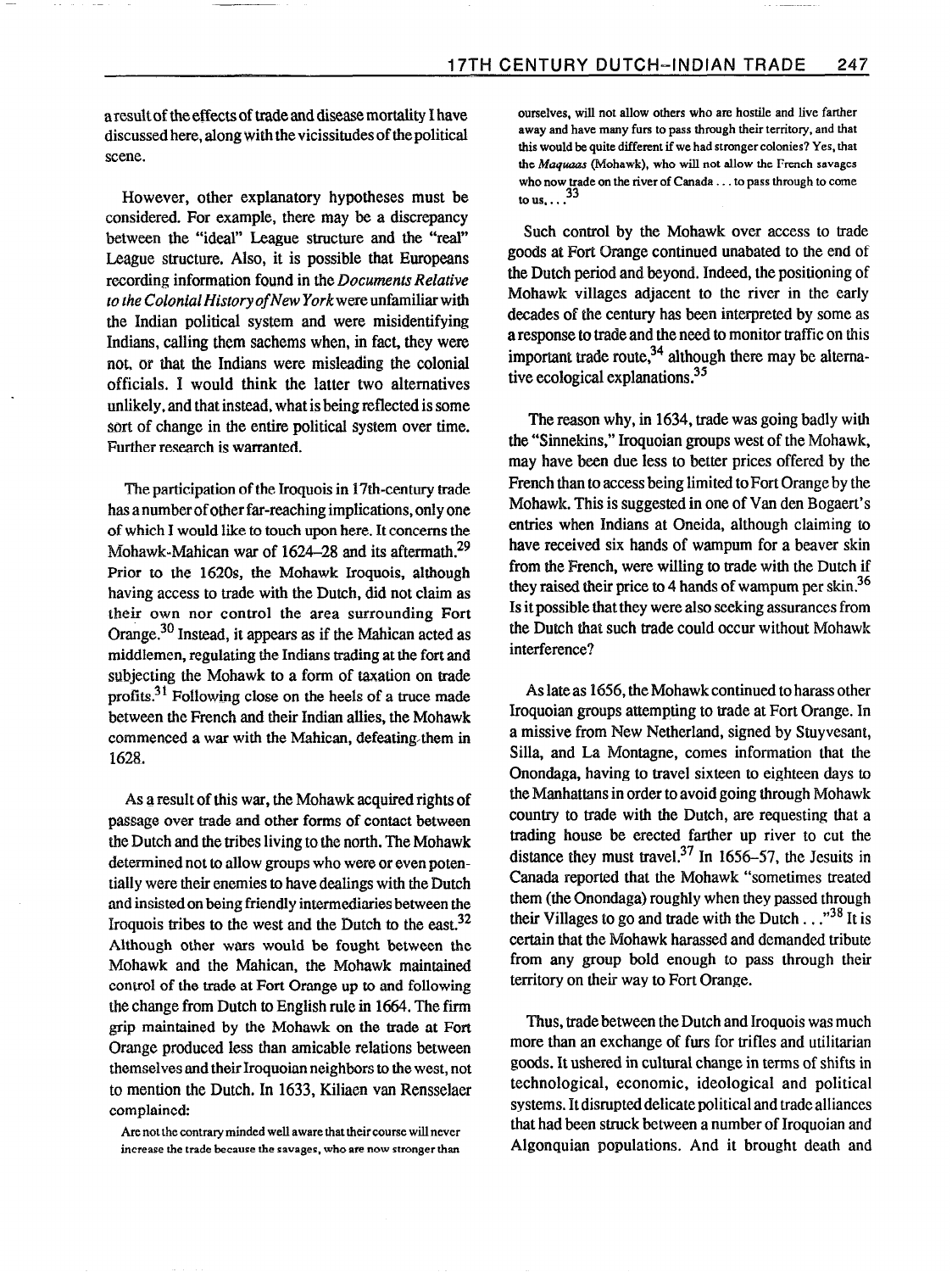fuges and intrigues operating between the Indians, history of the region.

devastation in the form of disease epidemics from which French, Dutch and eventually the English, became the the Indians had no protection. At the same time, subter- order of the day, all inextricably linked to the early

## **Notes**

<sup>1</sup>Robert Juet, "From 'The Third Voyage of Master Henry Hudson"' In: Narratives of New Netherland Edited by J.F. Jameson (New York: Charles Scribner's Sons, 1909), 11-28.

<sup>2</sup>Donald Lenig, "Of Dutchmen, Beaver Hats and Iroquois" In: Current Perspectives in Northeastern Archaeology: Essays in Honor of William A. Ritchie. Edited by R.E. Funk and C.F. Hayes III, 71-84. New York State Archaeological Association, Researches and Transactions 17(l). (Rochester and Albany: NYS Archaeological Association, 1977), 73.

 $3_A$  Journey into Mohawk and Oneida Country, 1634– 1635: The Journal of Harmen Meyndertsz van den Bogaert. Translated and Edited by Charles T. Gehring and William A. Starna (Syracuse: Syracuse University Press, 1988), 6; hereafter cited as Van den Bogaert Journal.

 ${}^{4}$ Gary A. Wright, Archaeology and Trade Addison-Wesley Module in Anthropology No. 49 (Reading, Mass.: Addison-Wesley, 1974), 3.

<sup>5</sup>George R. Hamell, "Trading in Metaphors: The Magic of Beads," In: Proceedings of the 1982 Glass Trade Bead Conference. Edited by C.F. Hayes III. Rochester Museum and Science Center Research Records No. 16. (Rochester: Rochester Museum and Science Center, 1983), 5-28.

 $6$ Ibid., 25.

 $7$ Cf. George T. Hunt, The Wars of the Iroquois: A Study in Intertribal Trade Relations. (Madison: University of Wisconsin Press, 1940); Allen W. Trelease, Indian Affairs in Colonial New York: The Seventeenth Century. (Ithaca: Cornell Univ. Press, 1960); Francis Jennings, The Ambiguous Iroquois Empire. (New York: W.W. Norton and Co., 1984).

<sup>8</sup>Lenig, "Of Dutchmen, Beaver Hats and Iroquois," 78.

 $<sup>9</sup>$ James W. Bradley, Evolution of the Onondaga</sup> Iroquois: Accommodating Change, 1500-1655, A Study in Acculturative Change and its Consequences (Syracuse: Syracuse University Press, 1987).

 $^{10}$ Van den Bogaert Journal, 4.

<sup>11</sup>New York State Library, Albany, Van Rensselaer Bowier Manuscripts . . . 1630-1643 Translated and edited by A. J. F. van Laer (Albany: University of the State of New York, 1908), 351; cf. Bradley, Evolution of the Onondaga Iroquois.

 $^{12}$ Gary A. Wright, Archaeology and Trade, 4-5; cf. William N. Fenton, "Northern Iroquoian Culture Patterns," In: Handbook of North American Indians, Vol. 15, Northeast. Edited by B.G. Trigger (Washington: Smithsonian Institution, 1978), 296-321; and cf. Elisabeth Tooker, "The League of the Iroquois: Its History, Politics, and Ritual," In: Handbook of North American Indians, Vol. 15, Northeast. Edited by B.G. Trigger (Washington: Smithsonian Institution), 418-41.

 $^{13}$ Cf. Narratives of New Netherland, edited by J. Franklin Jameson. (New York: Charles Schribner's Sons, 1909).

<sup>14</sup>Conrad E. Heidenreich, *Huronia: A History and* Geography of the Huron Indians, 1600-1650. (Toronto: McClelland and Stewart, 1971), 221.

 $15$ The Jesuit Relations and Allied Documents. 73 vols. Reprint (New York: Pageant; 1959), Vol. 10: 223-225.

<sup>16</sup> William N. Fenton, "Northern Iroquoian Culture Patterns," 315.

 $17$ Peter Wraxall, An Abridgement of the Indian Affairs Contained in Four-folio Volumes, Transacted in the Colony of New York, from the Year 1678 to the Year 1751. (Cambridge, MA: Harvard University Press, 1915), 195.

<sup>18</sup>Wright, Archaeology and Trade, 8.

<sup>19</sup>Lewis Henry Morgan, League of the Iroquois (New York: Corinth Books, 1962).

<sup>20</sup>Cf. Heidenreich, Huronia, 226

 $21$ Van den Bogaert Journal, 4; Dean R. Snow and William A. Stama,"Sixteenth-Century Depopulation: A Preliminary Review from the Mohawk Valley" (Paper presented at the 49th Annual Meeting of the Society for American Archaeology, Portland, OR, 1984).

2%Villiam A. Stama, "Mohawk Iroquois Populations: A Revision." Ethnohistory 2714 (1980):371-82.

 $^{23}$ Dean R. Snow, The Archeology of New England. (New York: Academic Press, 1980); Henry F. Dobyns, Their Numbers Become Thinned: Native American Population Dynamics in Eastern North America. (Knoxville, University of Tennessee Press, 1983).

24Stama, "Mohawk Iroquois Populations" and Snow, The Archeology of New England.

25Kim Lanphear, "Biocultural Interactions: Smallpox and the Mohawk Iroquois," Masters Thesis, Department